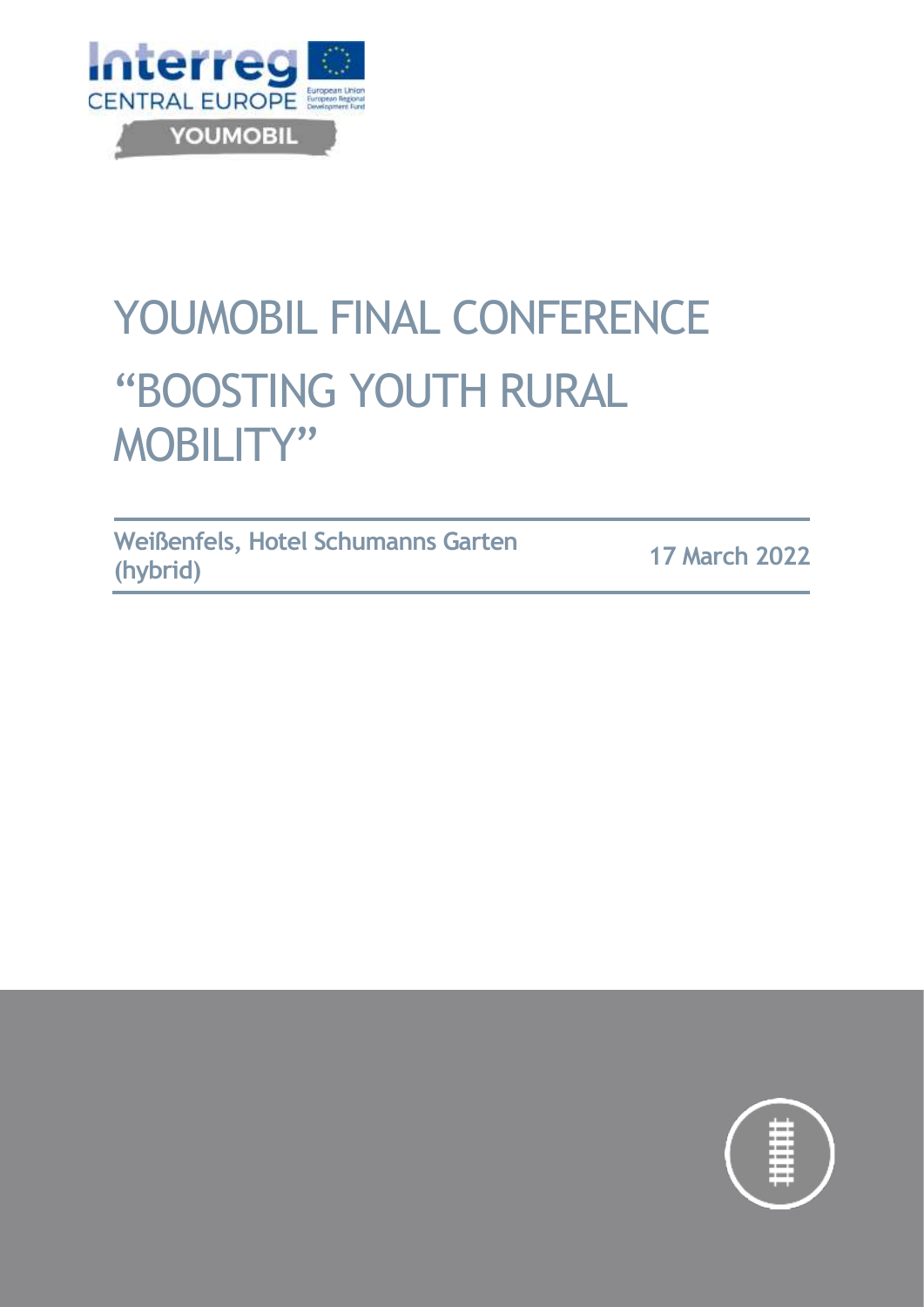



## **Final Conference YOUMOBIL: Boosting Youth Rural Mobility – Innovative Services, Better Experience, More Involvement –**

#### **17/3/2022, Weißenfels, Hotel Schumanns Garten (hybrid)**

*Alternatively, virtual conference, if face-to-face conference not possible*

#### **Agenda 17 March:**

- 9:00 9:30 Registration
- 9:30 10:00 Welcome by Weißenfels mayor (requested) / Introduction to YOUMOBIL (Ministry of Infrastructure and Digital Affairs, Saxony-Anhalt, Germany)
- 10:00-10:20 YOUMOBIL Toolbox: for the smart rural transport of the future (Elena Cosso, Francesco E. Misso, T Bridge, Genova, Italy)
- 10:20-10:35 Smart mobility for young people and rural areas: Innovative Services and Planning Tools (Květoslav Havlík, KORDIS, Brno, Czech Republic)
- 10:35-10:50 Can autonomous Public transport vehicles be a game-changer for young rural mobility? (Hartmut Zadek, Head of the Logistics Department, Otto von Guericke University Magdeburg, Germany)
- 10:50-11:00 Discussion

### 11:00-11:10 Break

| 11:10-11:30   | On participation: a major principle on eco-friendly youth mobility (Ulrike Hunscha, Allianz<br>pro Schiene, Berlin, Germany)               |
|---------------|--------------------------------------------------------------------------------------------------------------------------------------------|
| 11:30-11:45   | On tour by train and bus - how sustainable mobility works (Doreen Havemann,<br>Nahverkehrsservice Sachsen-Anhalt GmbH, Magdeburg, Germany) |
| 11:45-12:00   | YOUMOBIL Survey: How does the pandemic change mobility patterns of young people<br>(Leonardo Benzi, T Bridge, Genova, Italy)               |
| $12:00-12:10$ | <b>Discussion</b>                                                                                                                          |
|               |                                                                                                                                            |
| 12:10-13:45   | Lunch Break                                                                                                                                |

13:45-14:45 Round table: Matching Supply and Demand

- Andrea Burzacchini (Chair), Agency for mobility and local public transport Modena, Italy
- Borna Abramović, University of Zagreb, Croatia